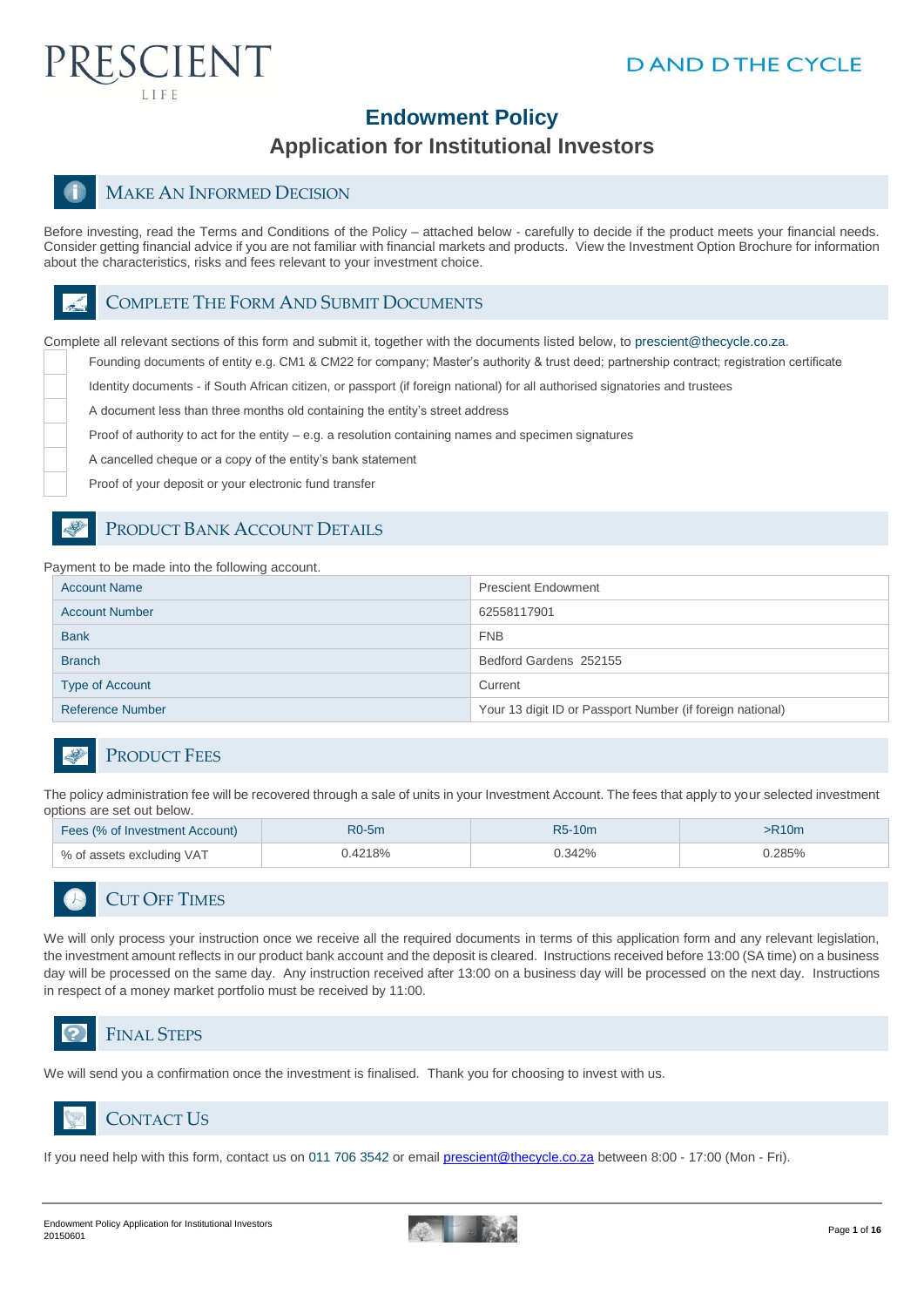# PRESCIENT

## **DAND DTHE CYCLE**

| 2                     | PROVIDE DETAILS OF YOUR ENTITY                                     |                      |
|-----------------------|--------------------------------------------------------------------|----------------------|
| New Investor          | <b>Existing Investor</b>                                           | <b>Client Number</b> |
| Registered Name       |                                                                    |                      |
| <b>Trading Name</b>   |                                                                    |                      |
| Registered Number     |                                                                    | Type of entity       |
| Income Tax Number     |                                                                    | VAT Number           |
| <b>Street Address</b> |                                                                    |                      |
|                       |                                                                    | Postal Code          |
|                       | Postal Address (if the same as residential address, tick this box) | Postal Code          |
| Telephone             |                                                                    | Fax                  |
| Cell                  |                                                                    | <b>Email Address</b> |
|                       | <b>CONTACT PERSON</b>                                              |                      |
| Title                 | Surname                                                            |                      |
| First Name(s)         |                                                                    | Female<br>Male       |
| Date of Birth         |                                                                    | Nationality          |
|                       | ID or Passport Number (if foreign national)                        |                      |
| Telephone             |                                                                    | Cell                 |
| <b>Email Address</b>  |                                                                    | Capacity             |
|                       | <b>AUTHORISED SIGNATORIES</b>                                      |                      |

#### Authorised Signatory 1

| Title                | Surname |           |                |
|----------------------|---------|-----------|----------------|
| First Name(s)        |         |           | Female<br>Male |
| Telephone            |         | Fax       |                |
| <b>Email Address</b> |         | Cell      |                |
| Capacity             |         | Signature |                |

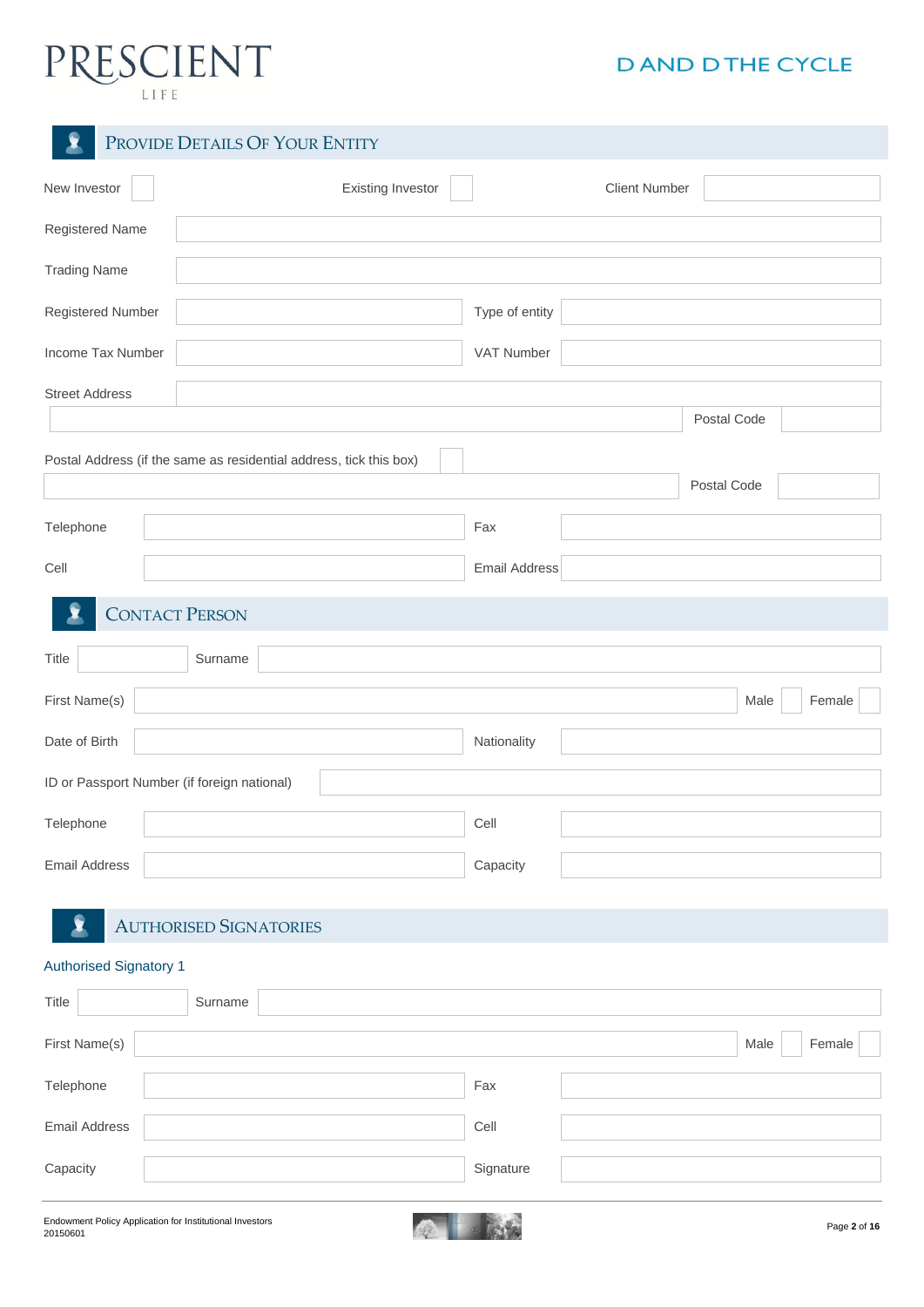## **IENT**  $I$   $I$   $F$

### **DAND DTHE CYCLE**

#### Authorised Signatory 2

|                                                                                                                                                                                                           | Authoriscu Signatory Z |         |                        |  |                                                                                                                                                                                                                            |             |   |      |        |  |
|-----------------------------------------------------------------------------------------------------------------------------------------------------------------------------------------------------------|------------------------|---------|------------------------|--|----------------------------------------------------------------------------------------------------------------------------------------------------------------------------------------------------------------------------|-------------|---|------|--------|--|
| <b>Title</b>                                                                                                                                                                                              |                        | Surname |                        |  |                                                                                                                                                                                                                            |             |   |      |        |  |
| First Name(s)                                                                                                                                                                                             |                        |         |                        |  |                                                                                                                                                                                                                            |             |   | Male | Female |  |
| Telephone                                                                                                                                                                                                 |                        |         |                        |  | Fax                                                                                                                                                                                                                        |             |   |      |        |  |
| <b>Email Address</b>                                                                                                                                                                                      |                        |         |                        |  | Cell                                                                                                                                                                                                                       |             |   |      |        |  |
| Capacity                                                                                                                                                                                                  |                        |         |                        |  | Signature                                                                                                                                                                                                                  |             |   |      |        |  |
| <b>Authorised Signatory 3</b>                                                                                                                                                                             |                        |         |                        |  |                                                                                                                                                                                                                            |             |   |      |        |  |
| Title                                                                                                                                                                                                     |                        | Surname |                        |  |                                                                                                                                                                                                                            |             |   |      |        |  |
| First Name(s)                                                                                                                                                                                             |                        |         |                        |  |                                                                                                                                                                                                                            |             |   | Male | Female |  |
| Telephone                                                                                                                                                                                                 |                        |         |                        |  | Fax                                                                                                                                                                                                                        |             |   |      |        |  |
| <b>Email Address</b>                                                                                                                                                                                      |                        |         |                        |  | Cell                                                                                                                                                                                                                       |             |   |      |        |  |
| Capacity                                                                                                                                                                                                  |                        |         |                        |  | Signature                                                                                                                                                                                                                  |             |   |      |        |  |
|                                                                                                                                                                                                           |                        |         |                        |  |                                                                                                                                                                                                                            |             |   |      |        |  |
|                                                                                                                                                                                                           |                        |         | YOUR METHOD OF PAYMENT |  |                                                                                                                                                                                                                            |             |   |      |        |  |
| Lump Sum Payment (minimum amount - R5 000 000.00)                                                                                                                                                         |                        |         |                        |  |                                                                                                                                                                                                                            |             |   |      |        |  |
| Cheque deposit                                                                                                                                                                                            |                        |         |                        |  | All cheques need to be endorsed as "Non Transferable" and deposited directly into the product account. Banks<br>do not accept cheques of more than R500 000.00. The investment will only be made when cheques are cleared. |             |   |      |        |  |
| Electronic / Internet<br>transfer                                                                                                                                                                         |                        |         |                        |  | Electronic internet transfers may take up to two business days to appear in the bank account. An investment<br>may only be made upon receipt of documentation and funds into the account.                                  |             |   |      |        |  |
| <b>Electronic Collection</b>                                                                                                                                                                              |                        |         |                        |  | Collected within two business days after the receipt of this form. Electronic collection is restricted to a maximum<br>of R500 000.00 per debit. Multiple debits will be processed on the same day for higher amounts.     |             |   |      |        |  |
| Amount                                                                                                                                                                                                    | ${\sf R}$              |         |                        |  | <b>Collection Date</b>                                                                                                                                                                                                     | a<br>a<br>m | m |      |        |  |
| Specify the source of funds (e.g. company profit, investment proceeds, sale of assets, donation, etc). We reserve the right to request documentary<br>proof (e.g. income statement, bank statement, etc). |                        |         |                        |  |                                                                                                                                                                                                                            |             |   |      |        |  |

Regular Debit Order (minimum amount – R100 000.00)

A monthly debit order amount of  $\overline{R}$  to be collected on 1<sup>st</sup> of the month or  $15^{\text{th}}$  of the month

If the 1<sup>st</sup> or the 15<sup>th</sup> falls on a weekend or public holiday, the funds will be deducted on the first following business day thereafter. Any debit order instruction / amendment must be received in writing at least five business days prior to the selected debit order date in order for it to be acted upon.

| <b>Commencement Date</b>                                             | Annual Escalation |              |
|----------------------------------------------------------------------|-------------------|--------------|
| Endowment Policy Application for Institutional Investors<br>20150601 |                   | Page 3 of 16 |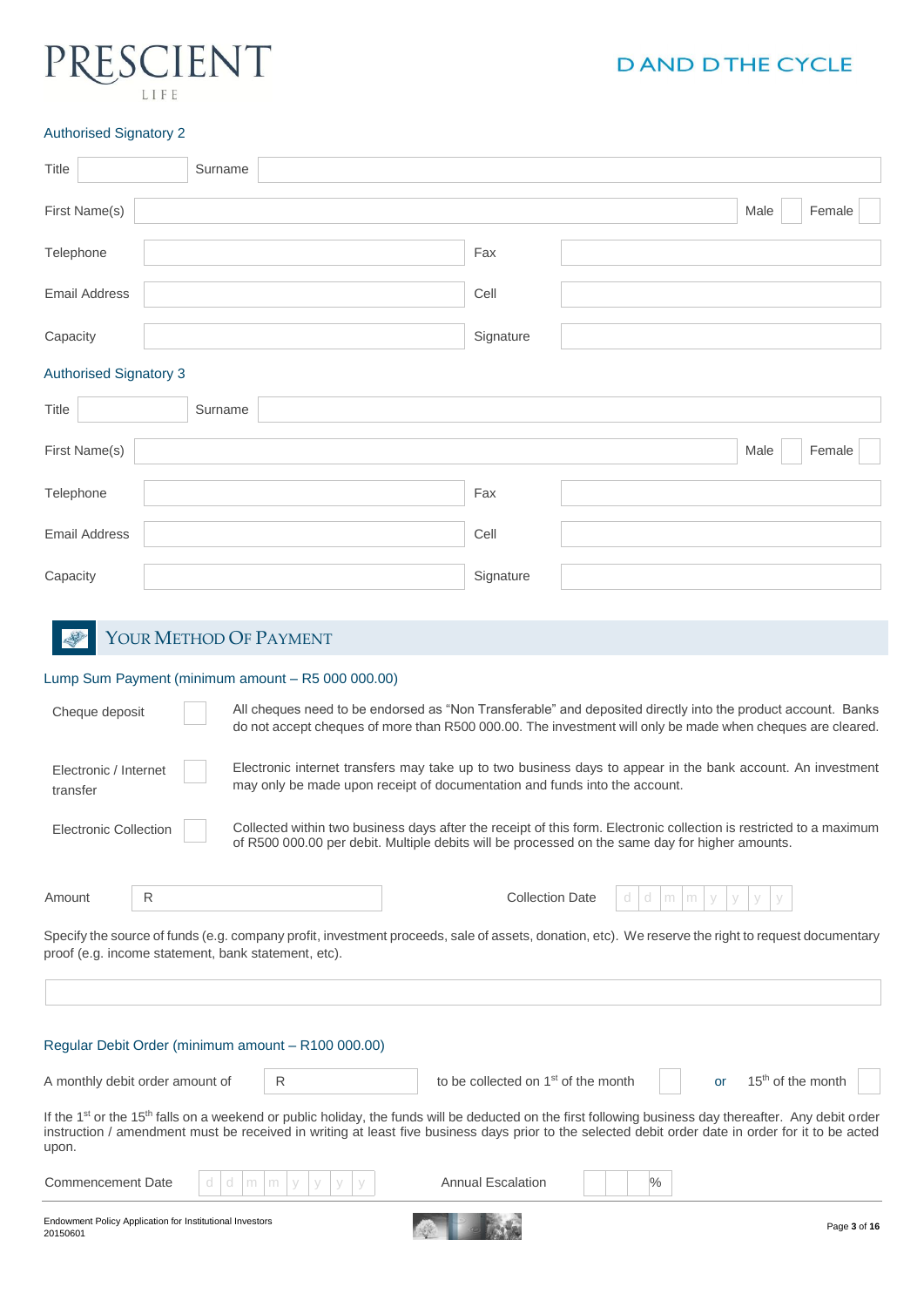

| YOUR TAX INFORMATION                                                                                                           |                     |
|--------------------------------------------------------------------------------------------------------------------------------|---------------------|
| Do you have a Tax Identification Number (TIN) issued by another country?                                                       | Yes<br>No           |
| Country of Tax Issue                                                                                                           | Tax ID Number (TIN) |
|                                                                                                                                |                     |
|                                                                                                                                |                     |
|                                                                                                                                |                     |
| Are you considered a tax payer, or need to submit a tax return, in any other country for which you have not been issued a TIN? |                     |
|                                                                                                                                | Yes<br><b>No</b>    |

If yes, list them below.

2

| <b>List of Countries</b> |  |  |  |
|--------------------------|--|--|--|
|                          |  |  |  |
|                          |  |  |  |
|                          |  |  |  |

#### PROVIDE BANK DETAILS OF THE ENTITY

This must be a South African bank account in the name of the Entity.

| <b>Account Holder</b> | <b>Bank</b>        |
|-----------------------|--------------------|
| <b>Account Number</b> | Type of Account    |
| Name of Branch        | <b>Branch Code</b> |
| Authorised Signatory  |                    |

#### CHOOSE YOUR INVESTMENT OPTIONS

Please insert the version number of the latest Investment Option Brochure and complete the table below. **Insert version number** 

| <b>Investment Portfolio</b> | Investment Amount (%) | Debit Order (%) |
|-----------------------------|-----------------------|-----------------|
|                             | $\frac{0}{0}$         | $\frac{0}{0}$   |
|                             | $\frac{0}{0}$         | ℅               |
|                             | $\frac{0}{0}$         | $\%$            |
|                             | $\%$                  | $\frac{0}{0}$   |
|                             | 100%                  |                 |

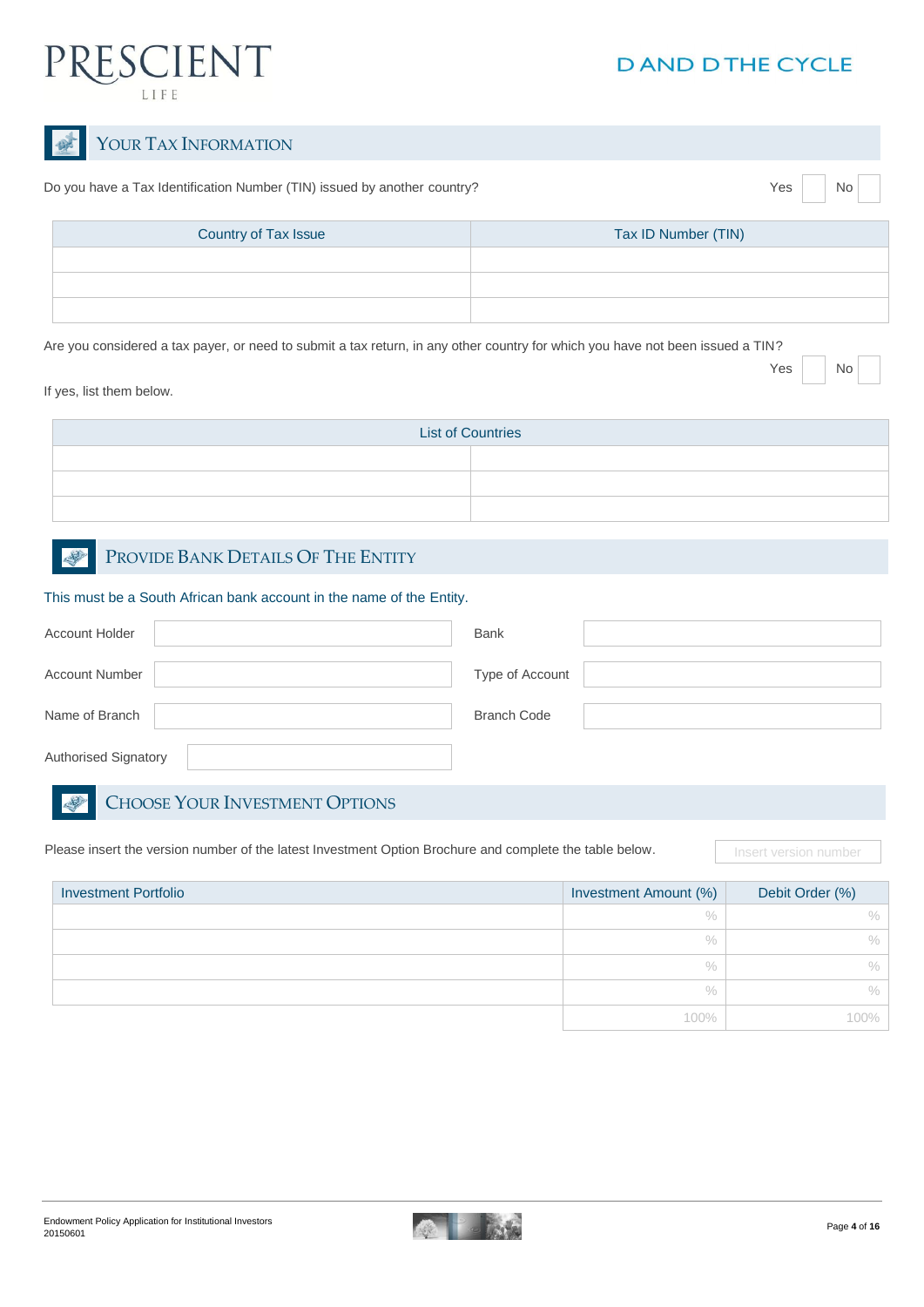

#### COMPLETE IF YOU HAVE A FINANCIAL ADVISOR

| Name of Financial Advisor                 |                                                                                                                                          |
|-------------------------------------------|------------------------------------------------------------------------------------------------------------------------------------------|
| Name of Financial Services Provider (FSP) | <b>FSP License Number</b>                                                                                                                |
| Telephone                                 | <b>Email Address</b>                                                                                                                     |
|                                           | I agree that Prescient may deduct and pay over to my Financial Advisor the following negotiated fees on this and all future transactions |

until otherwise specified.

| Initial fee %                          |  |               |
|----------------------------------------|--|---------------|
|                                        |  |               |
| $\mathbf{A}$ $\mathbf{A}$ $\mathbf{A}$ |  | $\sim$ $\sim$ |

Maximum 3.0% (excluding VAT) deducted prior to the investment being made. Where the annual fees are more than 0.5%, initial fees are capped at 1.5%. If it is agreed that no initial fee is payable, insert 0%.

Annual fee % | | | | | % Maximum 1.0% (excluding VAT) of the investment account. Where the initial fee is more than 1.5%, the maximum annual fee is 0.5%. If no annual fee is payable, insert 0%.

#### I, the appointed Financial Advisor for this investment application, declare that:

- 1. I am licensed to render services in respect of this product.
- 2. I have made the disclosures required in terms of the Financial Advisory and Intermediary Services Act 37 of 2002 (FAIS) and subordinate legislation thereto, to the investor/s.
- 3. I have fully explained the meaning and implications of replacement (if applicable) to the investor/s and that I am fully aware of the possible detrimental consequences of replacement.
- 4. I have established and verified the identity of the investor/s (and persons acting on behalf of the investor/s) in accordance with the Financial Intelligence Centre Act 38 of 2001 (FICA) and the regulations thereto, and I will keep records of such identification and verification according to the provisions of FICA.
- 5. I have explained all fees that relate to this investment to the investor/s and I understand and accept that the investor/s may withdraw his/her authority for payment to me in writing and inform Prescient.
- 6. My personal information may be used by Prescient in the normal course of business to provide the products and services and Prescient may retain any information for purposes of investment transactions, processing and administration and to communicate directly with me. Personal information will not be given or sold to any third parties. Prescient will disclose or report personal information if and when required to do so by law or any regulatory authority, and to our employees, or agents who require such information to carry out their duties.

Signature of Financial Advisor Date **Date Access 2006** Contract a Contract Advisor Date Date Date **Date Access 2006** 

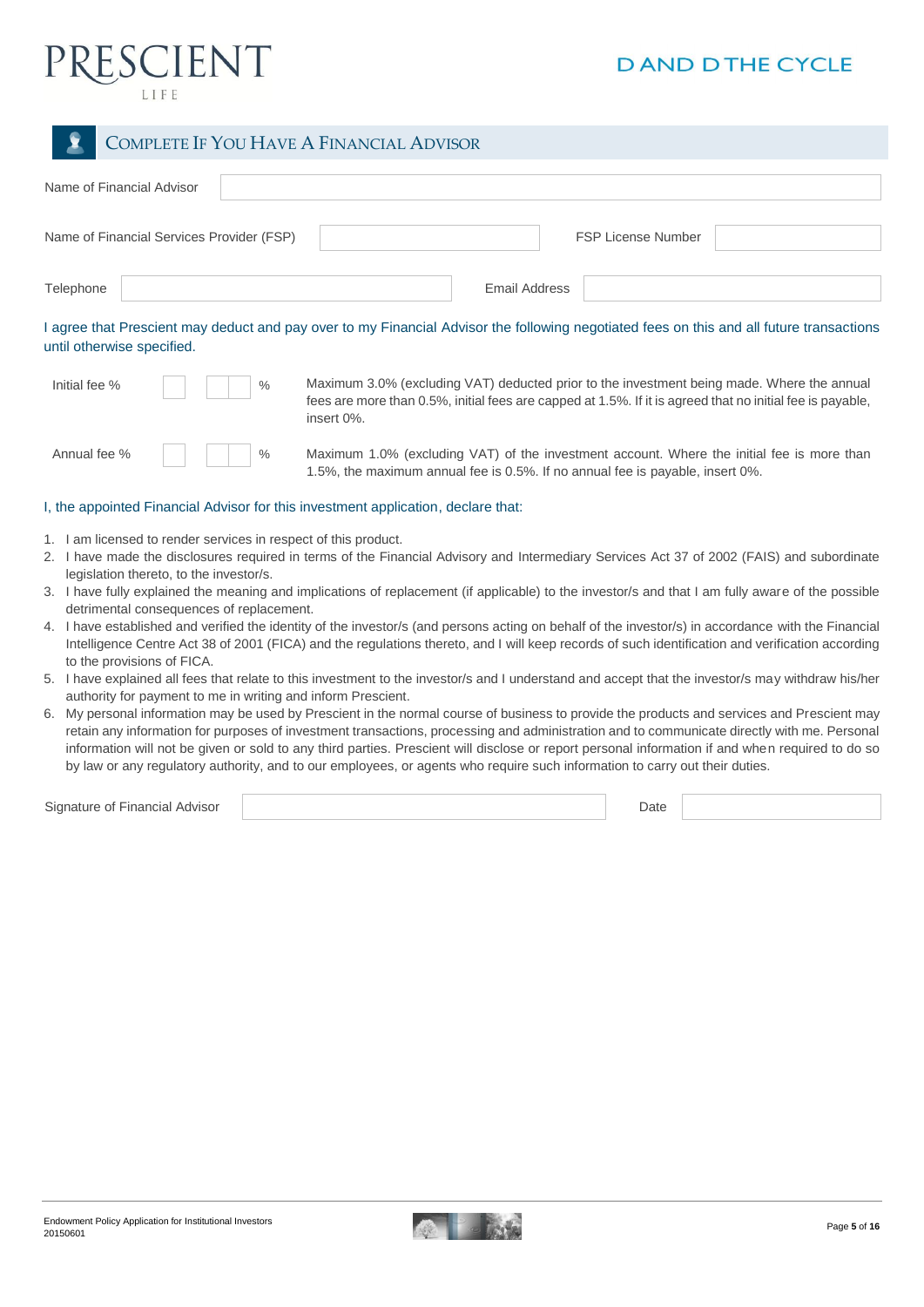## ESCIENT

#### AUTHORISATION AND DECLARATION

- 1. I have read and fully understood all the pages of this application and agree to the Terms and Conditions of this investment into the Endowment Policy, and I understand that this application and any further documents read with the Policy document constitutes the entire agreement between Prescient and me.
- 2. I warrant that the information contained herein is true and correct and that where this application is signed in a representative capacity, I have the necessary authority to do so and that this transaction is within my power.
- 3. I am aware of the charges and fees applicable to my investment.
- 4. I authorise the Administrator to deduct any debit orders, electronic collections, any applicable taxes and also to pay all fees.<br>5. Lagree to pay bank charges and costs incurred for any cash deposits made.
- I agree to pay bank charges and costs incurred for any cash deposits made.
- 6. I acknowledge the inherent risk associated with the selected Investment Options and that there are no guarantees.
- 7. I acknowledge that I am aware that the Endowment is subject to a 30-day cooling off period. This gives me the right to withdraw from the Policy within 30days of receipt of the Policy document after giving the Administrator notice in writing. A disinvestment will be made at the earliest opportunity after the date of the written request is accepted by the Administrator, at the price applicable then. The amount refunded will take market fluctuations in to account and may be less than the initial contribution amount. No interest or investment return will be paid or accrue to you. This option is not available if during the 30-day period I have switched from the Investment Option originally invested in.
- 8. I agree that the Administrator shall pay amounts to my beneficiaries upon my death in accordance with my beneficiary nominations in this application form, and I authorise the Administrator to do so.
- 9. I understand and agree that no part of the services provided by the Administrator constitutes a solicitation, recommendation, guidance or proposal, nor does it constitute financial, tax, legal, investment or other advice. I warrant to the Administrator that I am acting for my own account, I have made my own independent decisions to enter into the investment and as to whether the investment is appropriate or proper for me, based upon my own judgment and upon advice from such advisors as I may deem necessary. I warrant that I am not relying on any communication from the Administrator, whether written, oral or implied as investment advice or as a recommendation to enter into the investment; it being understood that information and explanations relating to the terms and conditions of an investment shall not be considered investment advice or a recommendation to enter into the investment. I warrant that I have not received from the Administrator any assurance or guarantee as to the expected results of the investment.
- 10. I understand that the Administrator will accept instructions from my Financial Service Provider (FSP) only if duly appointed and authorised in writing by me. Neither Prescient nor the Administrator will be held liable for any losses that may result from unauthorised instructions given to the Administrator by my FSP.
- 11. I hereby authorise the Administrator to furnish written reports to my duly appointed Financial Services Provider, if applicable.
- 12. If I have appointed a Financial Advisor I authorise the payment of the negotiated fees to be paid to my Financial Advisor. This authority to pay fees may be withdrawn by written notice to the Administrator.
- 12. I authorise the Administrator to accept and act upon instructions by facsimile or email and hereby waive any claim that I have against the Administrator and indemnify Prescient and the Administrator against any loss incurred as a result of the Administrator receiving and acting on such communication or instruction.
- 13. Any personal information may be used by the Administrator in the normal course of business to provide the products and services and the Administrator may retain any information for purposes of investment transactions, processing and administration and to communicate directly with me. Personal information will not be given or sold to any third parties. The Administrator will disclose or report personal information if and when required to do so by law or any regulatory authority, and to our employees (if relevant), or agents who require such information to carry out their duties.
- 14. I consent to the Administrator making enquiries of whatsoever nature for the purpose of verifying the information disclosed in this application and I expressly consent to the Administrator obtaining any other information concerning me from any source whatsoever to enable the Administrator to process this application.

| Investor                           |  |
|------------------------------------|--|
| Signature                          |  |
|                                    |  |
| First Name(s)<br>Signed At<br>Date |  |
|                                    |  |

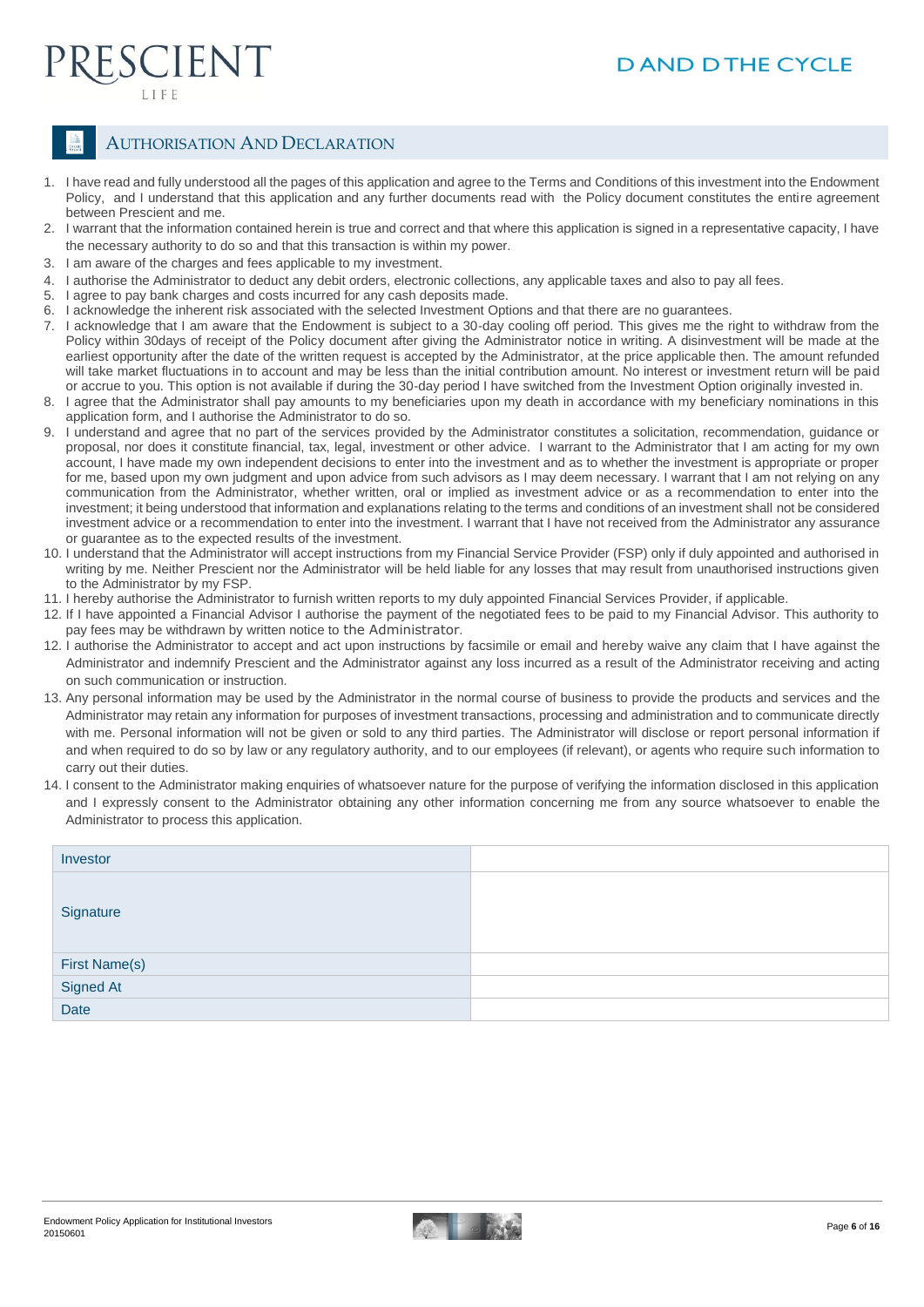

## **DEFINITIONS**

| Administrator:                           | Means the entity responsible for administration of the Policy, including<br>receipt of Contributions, investment and other instructions, calculation of the<br>Policy Benefit, and settlement of claims.                                                                                                                                                        |
|------------------------------------------|-----------------------------------------------------------------------------------------------------------------------------------------------------------------------------------------------------------------------------------------------------------------------------------------------------------------------------------------------------------------|
|                                          | The Insurer is responsible for the administration of this Policy. The Insurer<br>has outsourced certain aspects of the administration function to D&D the<br>Cycle (Pty) Limited (Reg. No: 2013/157477/07) who is a registered financial<br>services provider, specifically in relation to the personal share portfolios<br>("PSPs") selected by policyholders. |
| Beneficiary for Ownership:               | A beneficiary for ownership is the person who will become the owner of the<br>policy on the death of the Policyholder. This is only applicable where the<br>Policyholder is a natural person and is a different person to the Life Assured.<br>Only one Beneficiary for Ownership may be nominated.                                                             |
| <b>Beneficiary for Proceeds:</b>         | A beneficiary for proceeds is a person(s) nominated to receive all or part of<br>the Policy Benefit on the death of the last Life Assured, provided that the<br>Policyholder is also deceased.                                                                                                                                                                  |
| Cession:                                 | Means a Security Cession - an agreement where value available under the<br>Endowment Policy is provided as security for a loan (or other obligation) by<br>the Policyholder; or                                                                                                                                                                                 |
|                                          | Means an Outright Cession – the Endowment Policy is ceded to a person or<br>institution which becomes the new Policyholder.                                                                                                                                                                                                                                     |
| Contribution:                            | Means a once-off or regular premium paid by the Policyholder as agreed<br>with the Insurer from time to time.                                                                                                                                                                                                                                                   |
| Financial Services Provider<br>$(FSP)$ : | Means the licensed financial services provider (if any) who has been<br>appointed by the Policyholder for the purposes of this Endowment Policy.                                                                                                                                                                                                                |
| Insurer ("Prescient"):                   | Means Prescient Life (RF) Limited, Reg. No. 2004/014436/06, a registered<br>long-term insurer under the Long-term Insurance Act, which issues the<br>Endowment Policy and undertakes to provide Policy Benefits to the<br>Policyholder as set out herein.                                                                                                       |
| <b>Investment Account:</b>               | Means the account with the Administrator through which the Policyholder's<br>investments under the Policy is administered in the underlying Investment<br>Options selected by the Policyholder.                                                                                                                                                                 |
| Investment Option/s:                     | Means a range of collective investment scheme portfolios (unit trusts) or life<br>pooled portfolios offered by the Insurer that are made available as<br>Investment Options underlying the Investment Account, as well as PSPs<br>offered by authorised discretionary financial services providers                                                              |
| Life Assured:                            | Means the natural person to whose life the existence of the Policy is tied.<br>There may be a maximum of two Life Assureds. The Policy will end when<br>the last surviving Life Assured dies.                                                                                                                                                                   |

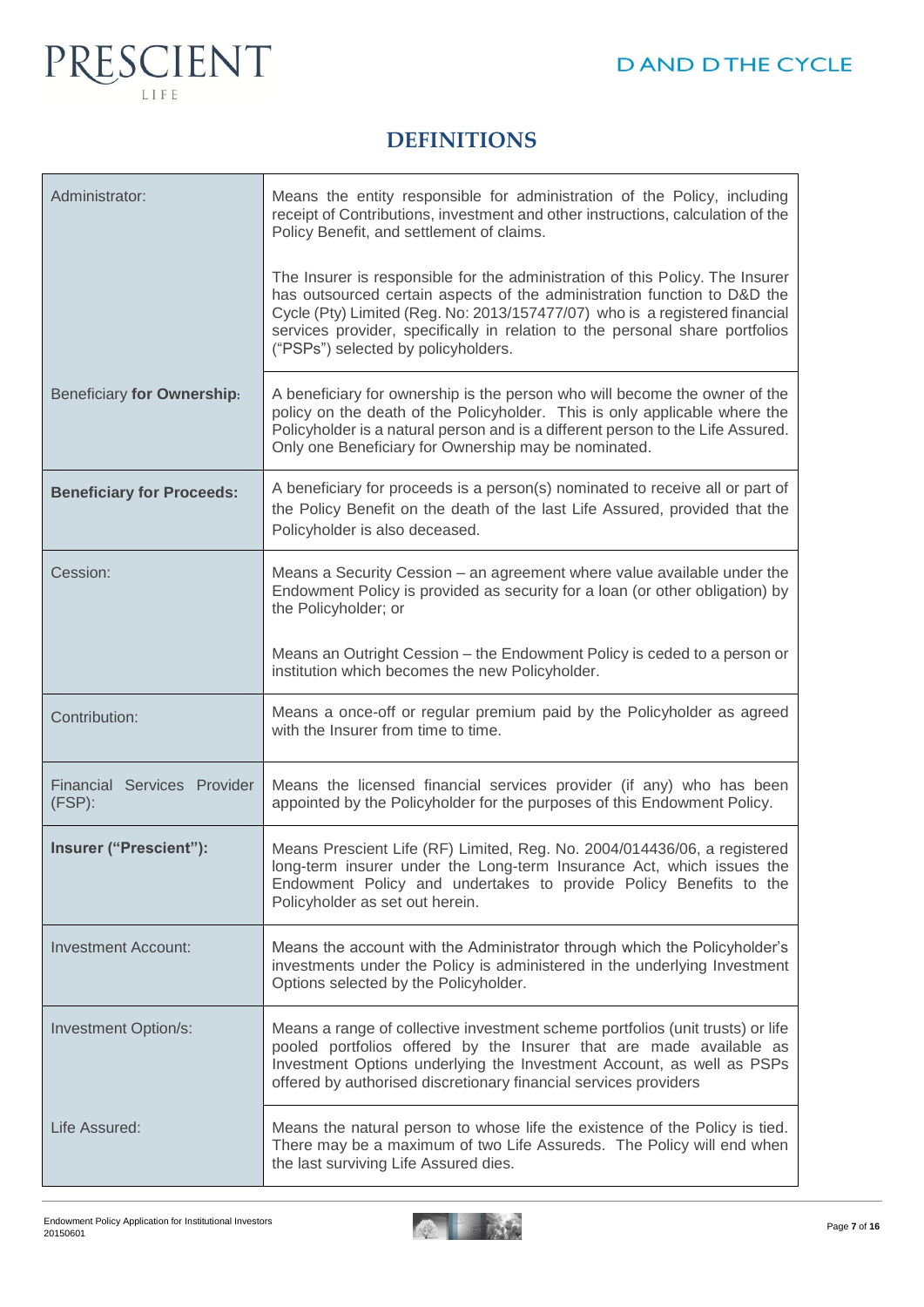

| Policy:         | Means a long-term insurance policy issued by the Insurer. The Policy is a<br>'life policy' as defined in section 1 of the Long-Term Insurance Act 52 of<br>1998. It is often referred to as an Endowment Policy.    |
|-----------------|---------------------------------------------------------------------------------------------------------------------------------------------------------------------------------------------------------------------|
| Policy Benefit: | Means the value of the Investment Account due to the Policyholder that is<br>determined in the manner described in Section 4.2, less any amount held as<br>a result of a security cession in respect of the Policy; |
| Policyholder:   | Means the legal owner of the Endowment Policy. This could be a natural<br>person or a legal entity or a trust.                                                                                                      |

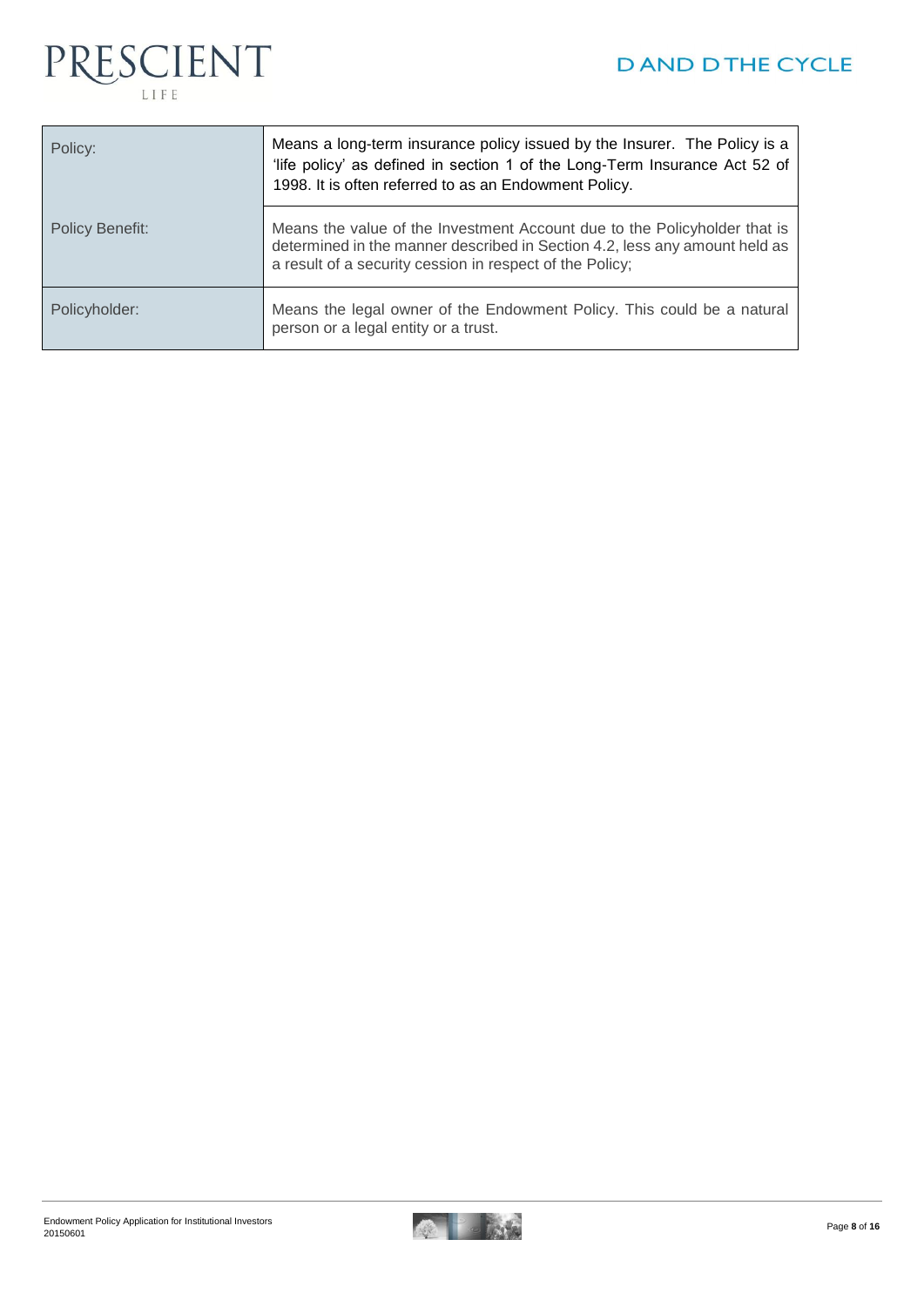

## **TERMS AND CONDITIONS**

#### **1. Introduction**

- 1.1 This document contains the terms and conditions of the Policy and should be read with the application form and any other supporting documentation. Together with the Policy Summary, these documents form the legal agreement between the Policyholder and the Insurer.
- 1.2 The Policy commences when the application form and supporting documents has been received and accepted by the Administrator, and a Contribution is received in the relevant bank account together with a proof of payment. The application may be accepted or rejected at the discretion of the Administrator.
- 1.3 The Policy has a minimum 5 year term but no fixed termination date. There are liquidity restrictions that apply to the Policy at certain times. The Policy will end when the total amount available under the Policy is withdrawn, or when the last Life Assured dies.

#### **2. Payment and Investment of Contributions**

- 2.1 The Policyholder must make at least one Contribution. The Insurer may from time to time agree to accept further Contributions in addition to the first Contribution paid.
- 2.2 Contribution payments may be stopped at any time.
- 2.3 The initial Contribution is invested in the Investment Option/s selected on the application form. Subsequent Contributions will be invested in accordance with the Policyholder's initial or if relevant, any subsequent investment instructions.

#### **3. The Investment Account**

- 3.1 The Investment Account reflects the portfolios selected by the Policyholder from time to time as the underlying Investment Options of the Policy. The Insurer owns all the underlying investments of the Policy.
- 3.2 The value of the Investment Account may fluctuate and is not guaranteed. The value of the Investment Account is increased by Contributions and positive investment returns. Any income distributions received (if applicable), net of taxes and costs, will be re-invested. The value of the Investment Account is reduced by negative investment returns and any fees, taxes and charges.
- 3.3 The Insurer will pay the Policyholder's FSP any fees which may be due to it from time to time, as agreed in the initial application form or any other relevant instruction thereafter. These fees shall be deducted from the value of the Investment Account.
- 3.4 If, for any reason, an Investment Option is no longer available, the Administrator will give the Policyholder written notice, and the Policyholder will be required to select an alternative from the list of available Investment Options. If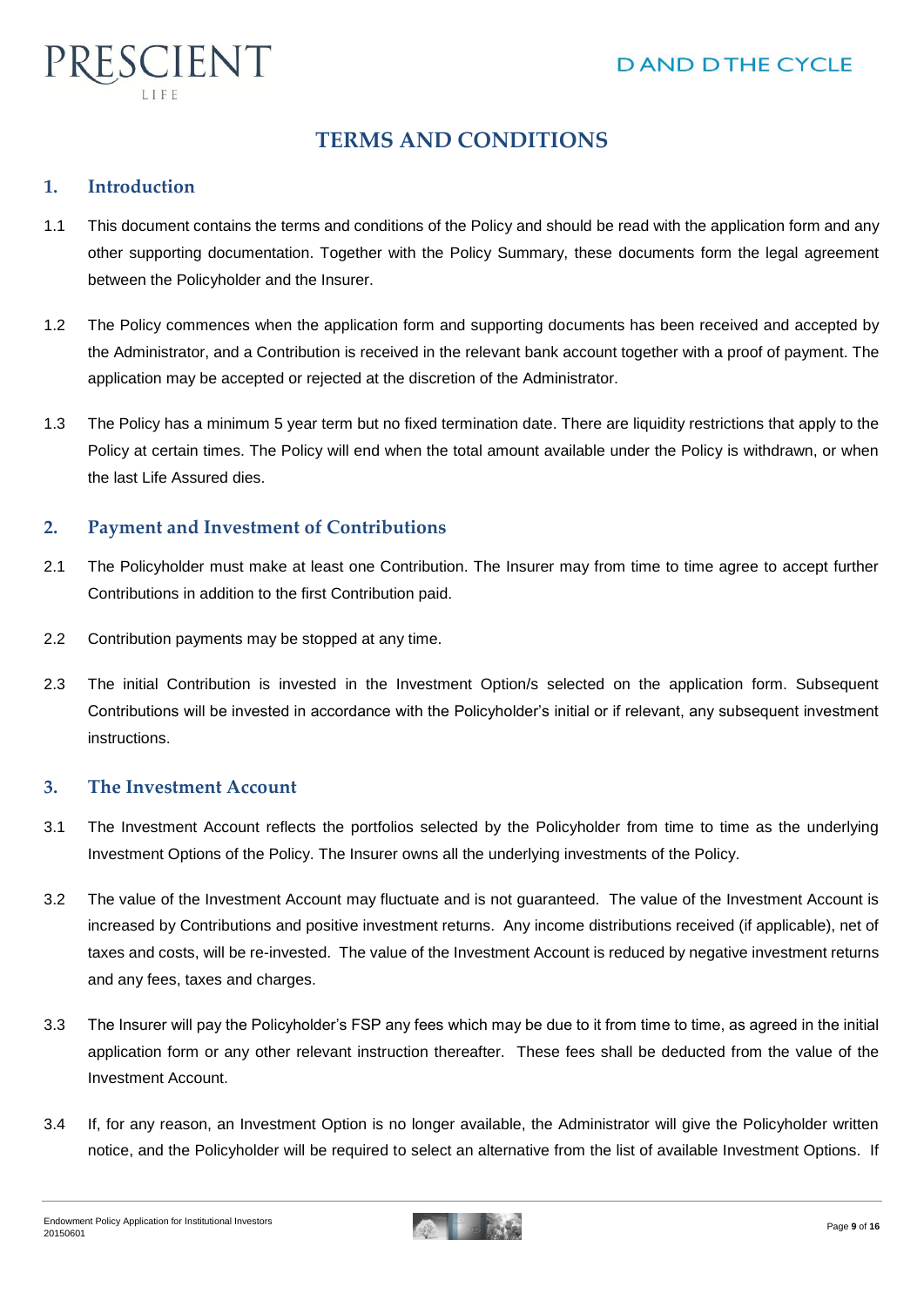

an Investment Option is not selected within the time period given, the Administrator shall switch the investment from the affected Investment Option to a money market fund.

3.5 The Insurer and the Administrator does not take responsibility for the selection of the Investment Options and the Policyholder is responsible for on-going review of the Investment Option selection.

#### **4. Appointing a Life Assured**

- 4.1 The Policyholder must appoint at least one natural person as a Life Assured on the Endowment Policy.
- 4.2 An existing Life Assured may not be replaced or removed.
- 4.3 The death of the last Life Assured will cause payment of the Policy Benefits and the Policy will be terminated.

#### **5. Nominating Beneficiaries**

- 5.1 The Policyholder may nominate Beneficiaries for Proceeds for the Policy Benefits. The Beneficiary will receive the Policy Benefit on the death of the last dying of the Life Assured/s.
- 5.2 If more than one Beneficiary is nominated each will benefit equally unless the Policyholder otherwise stipulates in writing to the Administrator. Every written Beneficiary nomination shall revoke any prior nomination.
- 5.3 The Policyholder may also nominate a Beneficiary for ownership if the Policyholder and the Life Assured is not the same person, or if there is more than one Life Assured. The Beneficiary for ownership will become the owner of the Policy after the death of the Policyholder.
- 5.4 If a Beneficiary for Ownership dies within seven days of the Policyholder without nominating a further Beneficiary, the nomination of the deceased Beneficiary for Ownership shall be of no force and effect.
- 5.5 The rights of cessionaries noted supersede those of nominated Beneficiaries.
- 5.6 The Administrator should be notified as soon as possible of the death of the Policyholder or a Life Assured, and should be provided with a certified copy of the death certificate.

#### **6. Ceding the Policy**

The Policy may be ceded outright to a new Policyholder or as security to a security cessionary. The cession will be acknowledged once the Administrator receives proof of the cession documentation.

#### **7. Cancelling the Policy (Cooling Off Period)**

- 7.1 The Policy may be cancelled by written instruction to the Administrator within 30 calendar days of the Policy document being received. The date of receipt will be deemed to be seven business days after the Policy was issued.
- 7.2 The amount that will be paid back to the Policyholder is the Contribution(s) less any charges and market losses. Interest and or market growth will not be paid out.

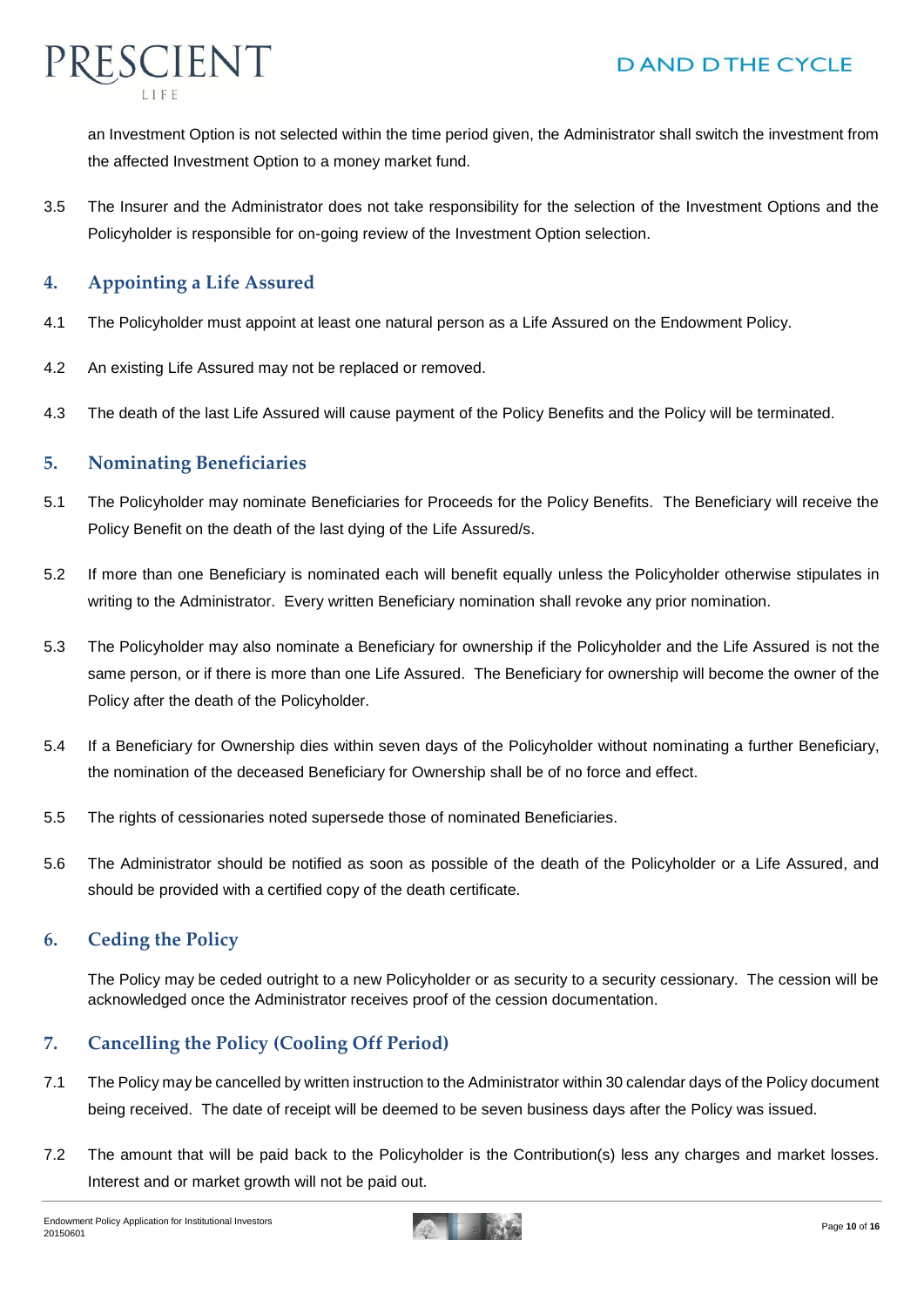

7.3 The Policy may not be cancelled if any Policy Benefits were paid or if any Investment Options were changed during the cooling off period.

#### **8. Liquidity Restriction Period and Withdrawals**

- 8.1 During the first five years of the Endowment Policy, or five years from the first day of any month in which the 120% rule takes effect, the amount of money available to be taken in cash from the Policy is restricted. These periods are known as "a restriction period".
- 8.2 During a restriction period, only one full or partial withdrawal may be made and such withdrawal is limited to the lesser of the value in the Investment Account less fees and charges, or the value of Contributions made during the restriction period, including the value in the Investment Account at the start of the restriction period, plus 5% compound interest. Any balance remaining after withdrawal must remain invested until the end of the restriction period. In the event that the value of the Policy is less than R5000, the Administrator will pay the full value to the Policyholder and the Policy will terminate.
- 8.3 The 120% rule takes effect when the Contributions in any policy year are more than 120% of the greater of any of the previous two years total Contributions. The Administrator will accept these Contributions into the same Policy and extend the restriction period, if already in force, or start a new five year restriction period on the entire Policy.
- 8.4 Outside of a restriction period, the amount of money available through a full or partial withdrawal is not restricted, and you may also request to schedule regular withdrawals.
- 8.5 The Policyholder must give written notice to the Administrator for a full or partial surrender. The Administrator will use its best endeavours to give effect to such notice within 30 days of receipt thereof. The Insurer however retains the right to delay the payment of Policy Benefits in the event that liquidity constraints are experienced in the underlying Investment Options as a result of extraordinary events (e.g. ring-fencing of unit trust funds or large withdrawals that will negatively impact other policyholders). In the event of such delays, the Administrator will notify the Policyholder of the options available at that time, which may include the payment of Policy Benefits in the form of a transfer of assets rather than a cash amount.
- 8.6 A surrender will only be permitted in respect of an Endowment Policy that has been ceded if the prior written consent of the cessionary has been received by the Administrator.

#### **9. Terminating the Policy**

The Policy does not have a fixed termination date. It ends when the last surviving Life Assured dies, or you withdraw the total amount available under the Policy in accordance with clause 8, or the value reduces to zero.

#### **10. Instruction and Processing requirements**

- 10.1 The cut off time for receiving applications and/or instructions is 13h00.
- 10.2 Only signed written instructions from the Policyholder, or the appointed FSP, will be acted upon.

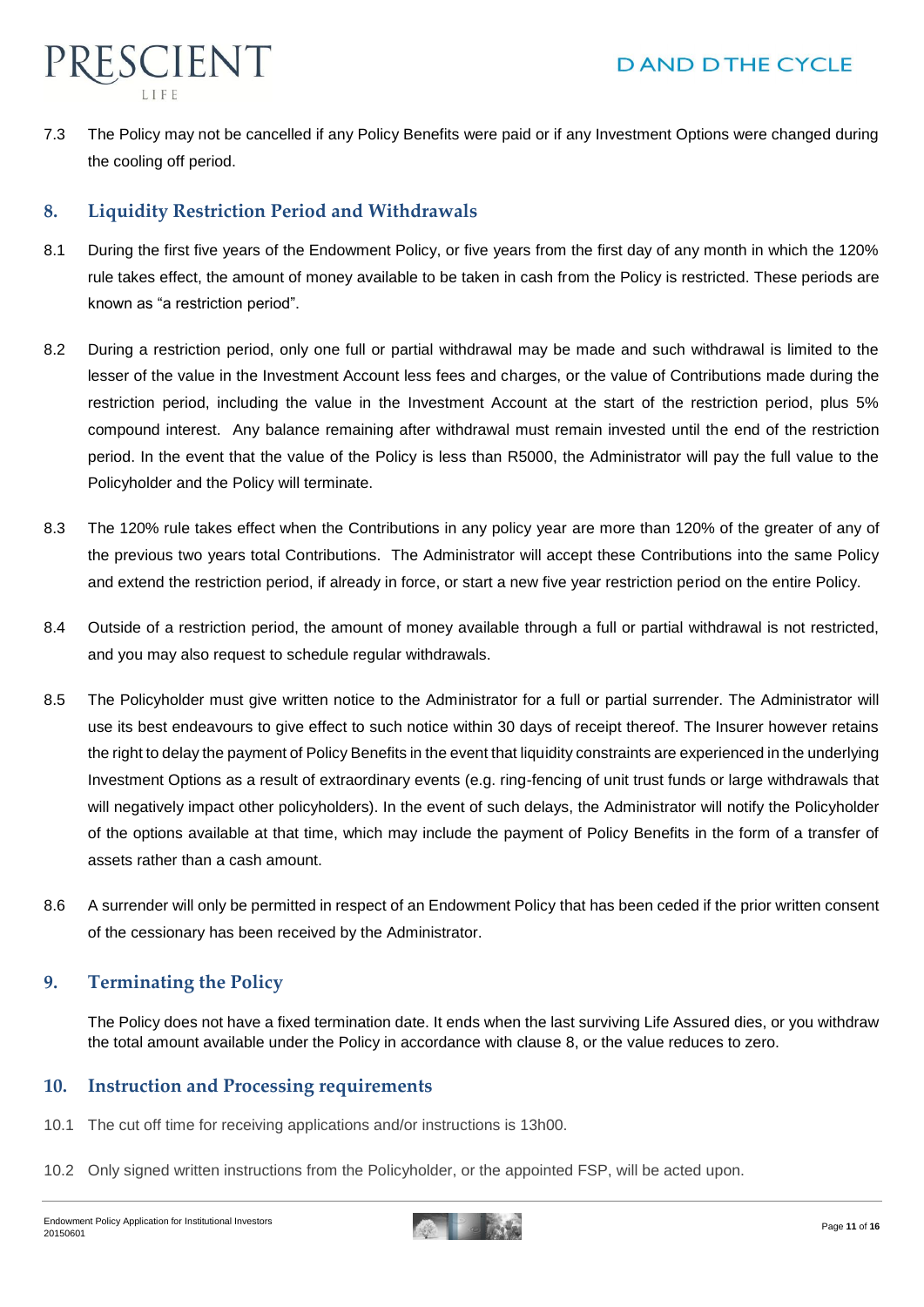

10.3 Policy applications will be considered for processing on receipt of:

- $\approx$  a correctly completed application form with all the required supporting documentation,
- $\approx$  receipt of the Contribution into the correct bank account and
- $\approx$  after receipt of proof of deposit.

Other instructions will be considered for processing if they are submitted on the relevant transactional form required by the Insurer, together with any supporting documentation required.

10.4 The Administrator will carry out instructions at the earliest possible opportunity, subject to its own administration procedures and any portfolio limitations. Where Contributions are made via debit order or cheque deposit, the Administrator will wait for the funds to clear before processing the instruction. Neither the Administrator, nor the Insurer accepts responsibility for delays in processing instructions as a result of extraordinary events that cause extensive disruptions.

| <b>Business Process</b>                                                   |                                                  |
|---------------------------------------------------------------------------|--------------------------------------------------|
| Instruction cut-off time                                                  | 13h00                                            |
| Buying / selling units                                                    | 2 business days                                  |
| Switching units in portfolios administered by the same product provider   | 2 business days                                  |
| Switching units in portfolios administered by different product providers | 3 business days                                  |
| Cut off for debit order changes                                           | before<br>business days<br>5<br>debit order date |

- 10.5 The Administrator will not proceed with an instruction if there is any doubt about the validity of the signature/s or information provided, or if it deems the instruction to be incomplete in any way.
- 10.6 Any processing errors must be reported to the Administrator within 14 days after receipt of the investment confirmation or any statement.
- 10.7 The Administrator must be informed of any changes in bank or contact details, including postal and email addresses, and supporting documentation must be provided where appropriate.

#### **11. Internet access**

.

Internet access is provided to view a Policy Benefit statement online. Visit [https://secure.open123.co.za](http://www.prescientonline.co.za/) and log on with the username and password provided. Please note that access will be cancelled should the incorrect password be entered three times in succession. Should this happen please contact the Administrator and they will reset the password.

#### **12. Financial Services Provider (FSP)**

- 12.1 The Insurer and the Administrator does not provide financial advice. It is the responsibility of the Policyholder to appoint a FSP and to negotiate appropriate fees.
- 12.2 The Policyholder may appoint, change or remove a FSP at any stage by written instruction to the Administrator.

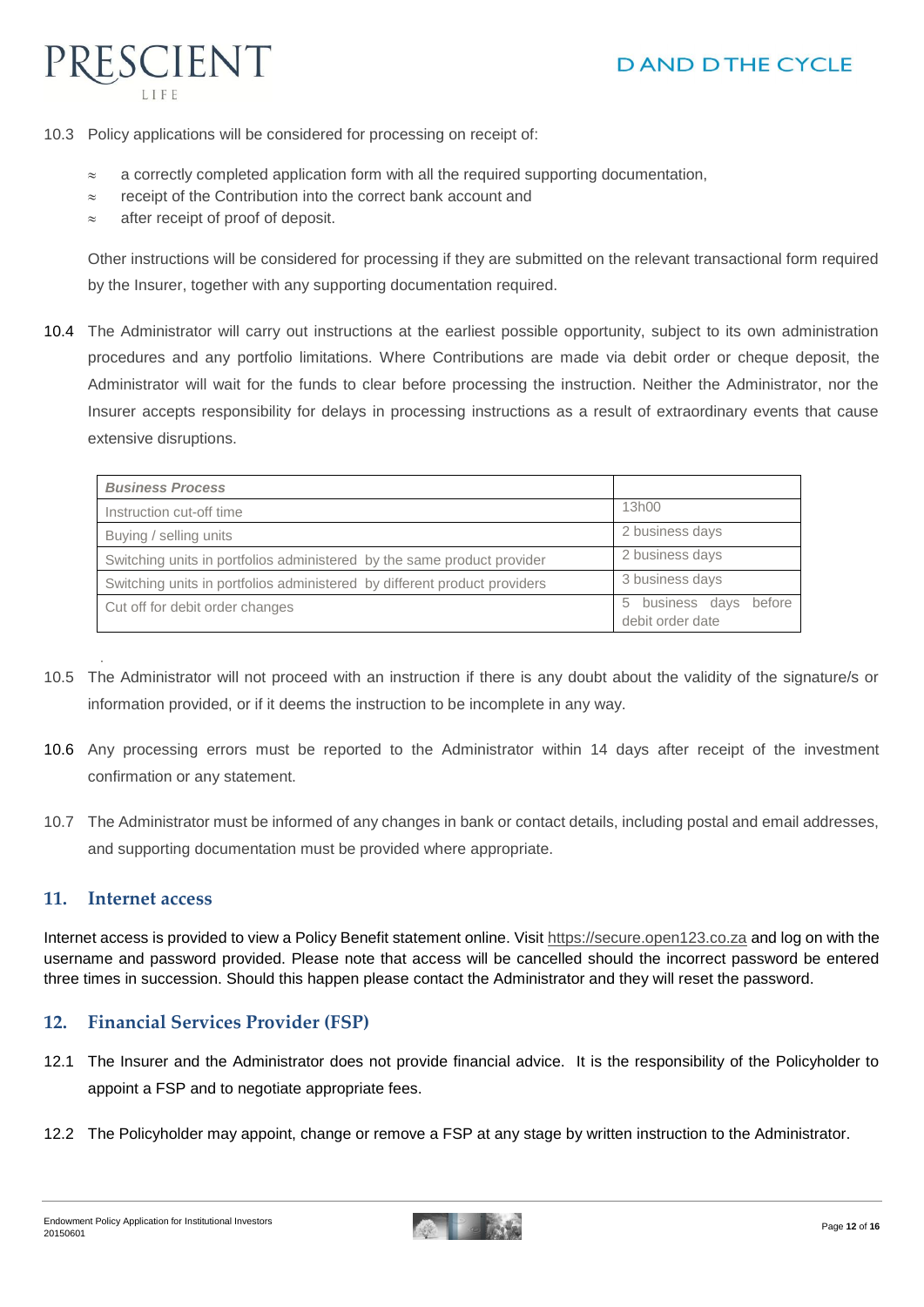

- 12.3 The FSP is responsible for ensuring that the Policyholder receives and understands all appropriate advice, product and fee information including changes in the working practices and procedures of the Administrator or the Insurer.
- 12.4 The Administrator will only accept applications/ instructions submitted on behalf of policyholders from FSP's who have been granted a licence by the Financial Services Board.
- 12.5 The Insurer and the Administrator cannot be held responsible or liable for loss or damage suffered by the Policyholder as a result of the FSP acting outside his / her licence parameters or because of delays in the processing or rejection of this application form, caused by the fact that the FSP is not authorised as a FSP or is not approved by the Administrator.

#### **13. Fees**

- 13.1 Where applicable, the Administrator shall pay to the FSP any initial Financial Services Provider fee as set out in the Policy summary, which amount will be deducted from the Contribution prior to the investment of the money and prior to the issue of this Policy.
- 13.2 The following on-going fees (VAT excluded) are levied against the Investment Account, calculated on a daily basis at a rate of 1/365 per day:
	- 13.2.1 An annual administration fee as set out in the Policy summary;
	- 13.2.2 An annual Investment Option management fee as set out in the Investment Option Brochure; and

13.2.3 Where applicable, an on-going advice fee payable to the FSP, as set out in the Policy summary.

13.3 All fees may be amended from time to time, in which case the Administrator will give the Policyholder notice.

#### **14. Tax Implications**

- 14.1 The Insurer is required to pay income tax, dividend tax and capital gains tax (CGT) at a rate depending on the nature of the Policyholder.
- 14.2 Income tax and dividend tax is incurred and recovered from the Policy when income distributions are received from the securities underlying the Investment Option/s.
- 14.3 The Insurer will also pay tax on any capital gains that arise. When the Policy Benefits are due the amount payable may be reduced by a provision for CGT.

#### **15. General**

15.1 The Administrator will provide half yearly investment statements.

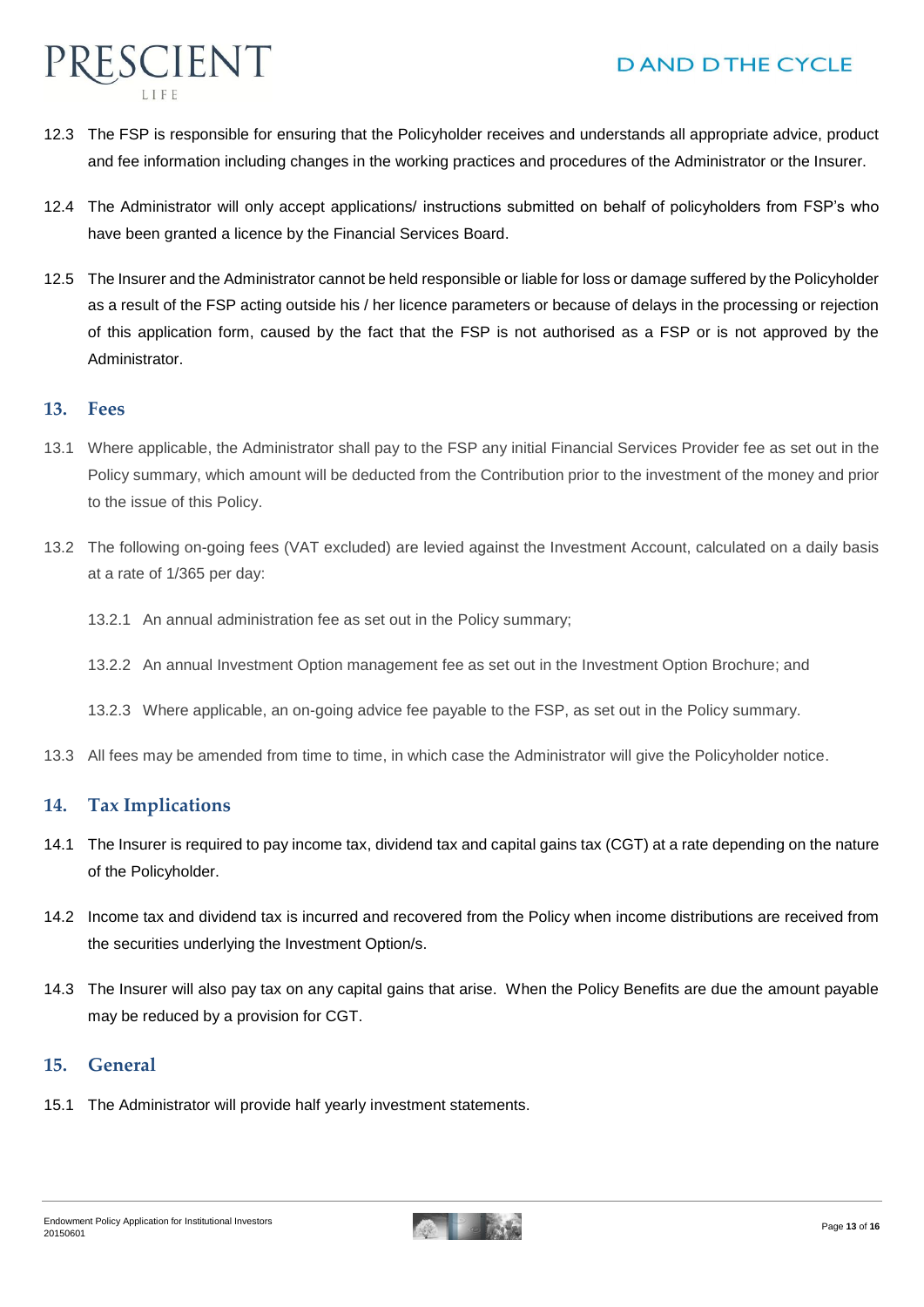

- 15.2 All Investment Options are unitised and pricing takes place at the close of each business day which means that the price is only available the following business day. For personalised share portfolios pricing takes place on the last trading day of the JSE and when contributions are made or withdrawals processed
- 15.3 The Insurer and the Administrator does not guarantee any future performance of the Investment Option/s in terms of this Policy, nor does the Insurer guarantee that any Investment Option will hold its value or behave in any particular manner.
- 15.4 The Insurer and the Administrator shall incur no liability for any claims for loss or damage which the Policyholder may suffer, howsoever such loss or damage may arise or be suffered, in respect of the Investment Options. The Insurer and/or the Administrator shall, however, be liable for, and shall indemnify the Policyholder in respect of, any such loss or damage which arises as a result of the fraud, dishonesty or gross negligence of the Insurer and/or the Administrator or any of its directors, employees, officers, servants or agents.
- 15.5 The Administrator will give the Policyholder three months' written notice of any change to the fees and may give less than three months' written notice if the circumstances of the changes are required due to a change in legislation.
- 15.6 Subject to clause 15.5 above, the Insurer reserves the right to amend the terms and conditions that apply to the Policy at any time without giving notice to the Policyholder.

#### **16. Currency**

All Contribution and Policy Benefit payments in terms of this Policy shall be made in the Republic of South Africa in South African Rand.

#### **17. Whole Agreement**

This Policy document, the application form and all instructions accepted from the Policyholder by the Administrator shall constitute the whole and entire agreement between the Insurer and the Policyholder and no amendment shall be valid unless it is reduced to writing.

#### **18. Law**

The Policy is subject to the laws of the Republic of South Africa. In the event of any changes in legislation, the Insurer reserves the right to amend the agreement accordingly and to revise the benefits payable in terms of this Policy.

#### **19. Risk warnings and exclusions**

No loans from the Insurer will be granted against the Policy.

The Investment Account is subject to the volatility of the underlying Investment Options and there are no guarantees. The Investment Option portfolios should be considered as medium to long-term investments. The value may go up as well as down and past performance is not necessarily a guide to future performance. Collective Investment Scheme (CIS) portfolios are traded at the ruling price and can engage in scrip lending and borrowing. A schedule of fees, charges and maximum commissions is available on request from the CIS Manager. There is no guarantee in respect of capital or returns in a portfolio. A CIS may be closed to new investors in order for it to be managed more efficiently in accordance with its



mandate. CIS prices are calculated on a net asset basis, which is the total value of all the assets in the portfolio including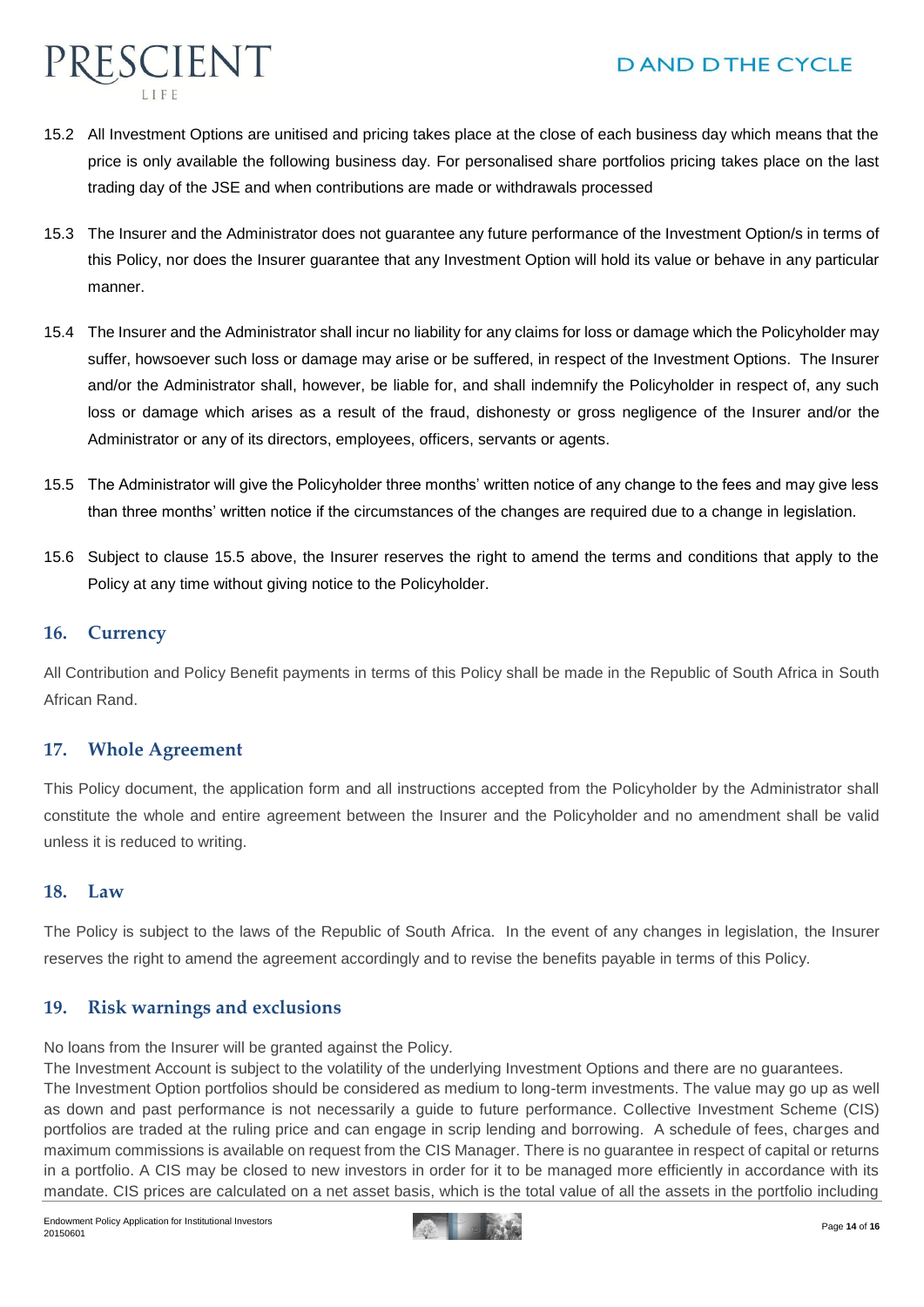

any income accruals and less any permissible deductions (brokerage, STT, VAT, auditor's fees, bank charges, trustee and custodian fees and the annual management fee) from the portfolio divided by the number of participatory interests (units) in issue. Forward pricing is used. The Fund's Total Expense Ratio (TER) reflects the percentage of the average Net Asset Value (NAV) of the portfolio that was incurred as charges, levies and fees related to the management of the portfolio. A higher TER does not necessarily imply a poor return, nor does a low TER imply a good return. The current TER cannot be regarded as an indication of future TER's. During the phase in period TER's do not include information gathered over a full year.

A Money Market portfolio is not a bank deposit account and the price is targeted at a constant value. The total return is made up of interest received and any gain or loss made on any particular instrument; and in most cases the return will have the effect of increasing or decreasing the daily yield, but in the case of abnormal losses it can have the effect of reducing the capital value of the portfolio. The yield is calculated as a weighted average yield of each underlying instrument in the portfolio. Excessive withdrawals from the portfolio may place the portfolio under liquidity pressures and a process of ringfencing of withdrawal instructions and managed pay-outs over time may be followed.

A Fund of Funds is a portfolio that invests in portfolios of collective investment schemes, which levy their own charges, which could result in a higher fee structure for these portfolios. A Feeder Fund is a portfolio that invests in a single portfolio of a collective investment scheme which levies its own charges and which could result in a higher fee structure for the feeder fund.

The CIS manager retains full legal responsibility for any third-party-named portfolio. The Insurer shall not be held responsible for any loss, consequential or otherwise, arising from changes in tax or other legislation that may have an impact on the performance.

Where foreign securities are included in a portfolio there may be potential constraints on liquidity and the repatriation of funds, macroeconomic risks, political risks, foreign exchange risks, tax risks, settlement risks; and potential limitations on the availability of market information.

The Insurer is a member of the Association for Savings and Investments SA.

#### **20. Contact Details**

PRESCIENT

20.1 The full registration name, postal and physical addresses of the Insurer are:

| Prescient Life (RF) Limited<br><b>Registration Number:</b>                           | 2004/014436/06                                        |
|--------------------------------------------------------------------------------------|-------------------------------------------------------|
| <b>Prescient House</b><br>Westlake Business Park,<br>Otto Close,<br>Westlake<br>7945 | PO Box 31142<br>Tokai<br>7966                         |
| Telephone:<br>Facsimile:<br>Email:                                                   | 021 700 3600<br>021 700 5425<br>plife@prescient.co.za |
|                                                                                      |                                                       |